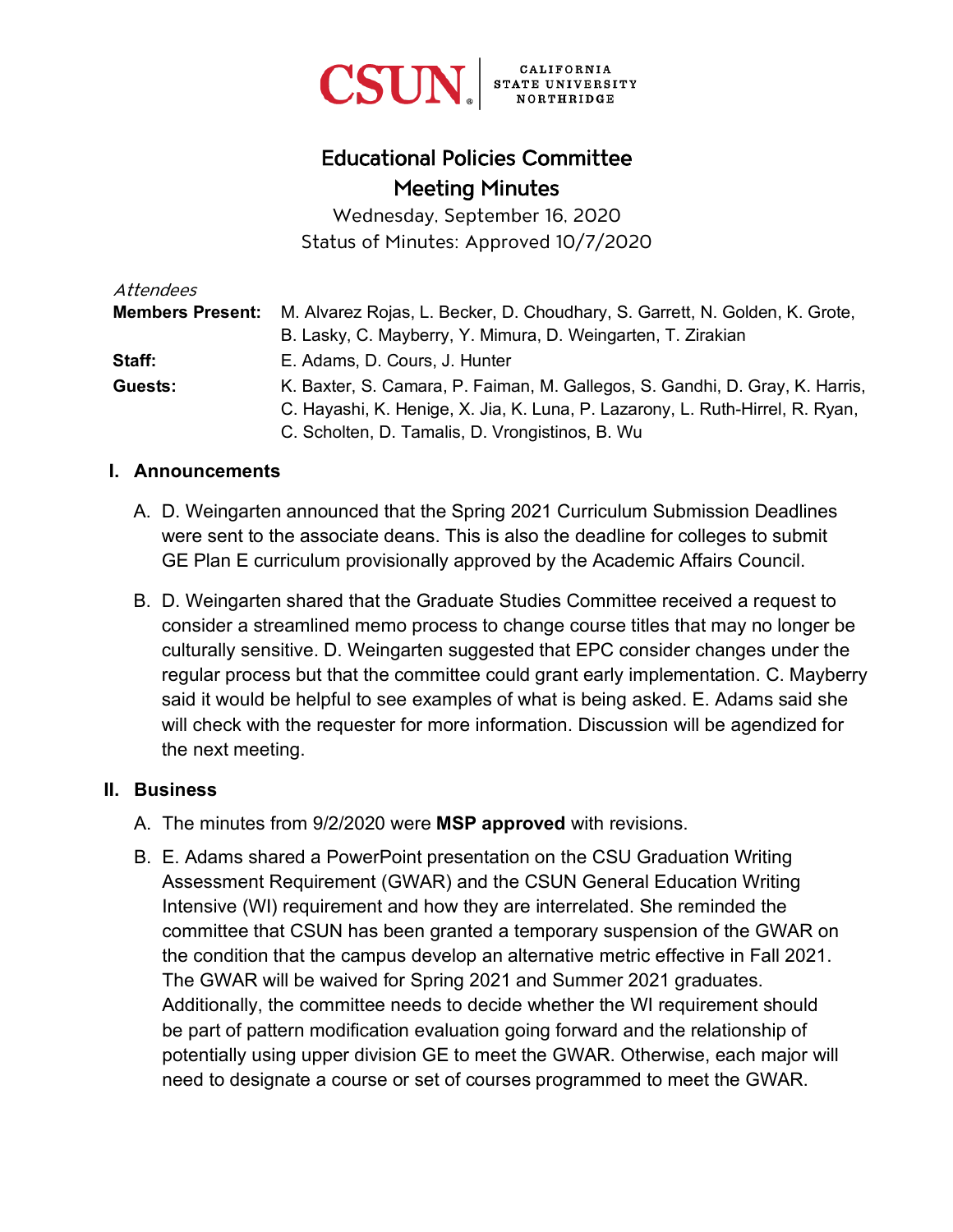C. Mayberry reminded the committee that some majors need a pattern modification to not exceed the 120 unit threshold, whereas other majors have enough elective units to complete GE without a pattern modification. After discussion, the committee requested an updated pattern modification chart that excludes majors with available elective units. The committee will continue the discussion at the next meeting.

C. The following items were informational and not voted on (effective Spring 2021). **SELECTED TOPICS**

#### **College of Humanities**

- 1. ENGL 421SL Song Lyrics as Popular Protest (3)
- 2. ENGL 495TW Twice-Told Tales (3)
- 3. JS 495JJ Justice and Judaism (3)

# **College of Social and Behavioral Sciences**

- 4. ANTH 490F Hip-Hop in a Global Context (3)
- 5. ANTH 490G The Social and Cultural Significance of the Year 1968 (3)
- 6. CJS 452HR Human Rights, Crime and Criminal Justice (3)
- 7. CJS 452ME Mentoring in Criminology and Justice Studies (3)
- 8. CJS 454WJ Writing and Performing for Social Justice (3)

# **PREVIOUSLY OFFERED EXPERIMENTAL TOPICS**

## **David Nazarian College of Business and Economics**

9. BUS 496BH – Systems Thinking for Organizations (3) *(Previously offered Fall 2019, Spring 2020, Fall 2020)*

# **College of Engineering and Computer Science**

- 10.COMP 196AB/L Algorithms and Programming B and Lab (2/1) *(Previously offered Spring 2019, Spring 2020)*
- 11.CIT 496P Advanced Practicum in Information Technology (3) *(Previously offered Fall 2019, Spring 2020, Fall 2020)*

# **College of Social and Behavioral Sciences**

12.SOC 396ME – People, Society, and Culture in the Middle East (3) *(Previously offered Spring 2020)*

# D. Previously Offered Experimental Topics

- 1. HIST 496EH U.S. Environmental History (3). **MSP approved**. *(Previously offered Spring 2005, Fall 2006, Spring 2020)*
- E. Curriculum proposals on the Consent Calendar were **MSP approved** (see Attachment I).
- F. New Experimental Topics Courses

#### **College of Engineering and Computer Science**

1. ME 496CFD – Undergraduate Computational Fluid Dynamics (3). **MSP approved**.

**Mike Curb College of Arts, Media, and Communication**

2. COMS 396J – Family Communication (3). **MSP approved**.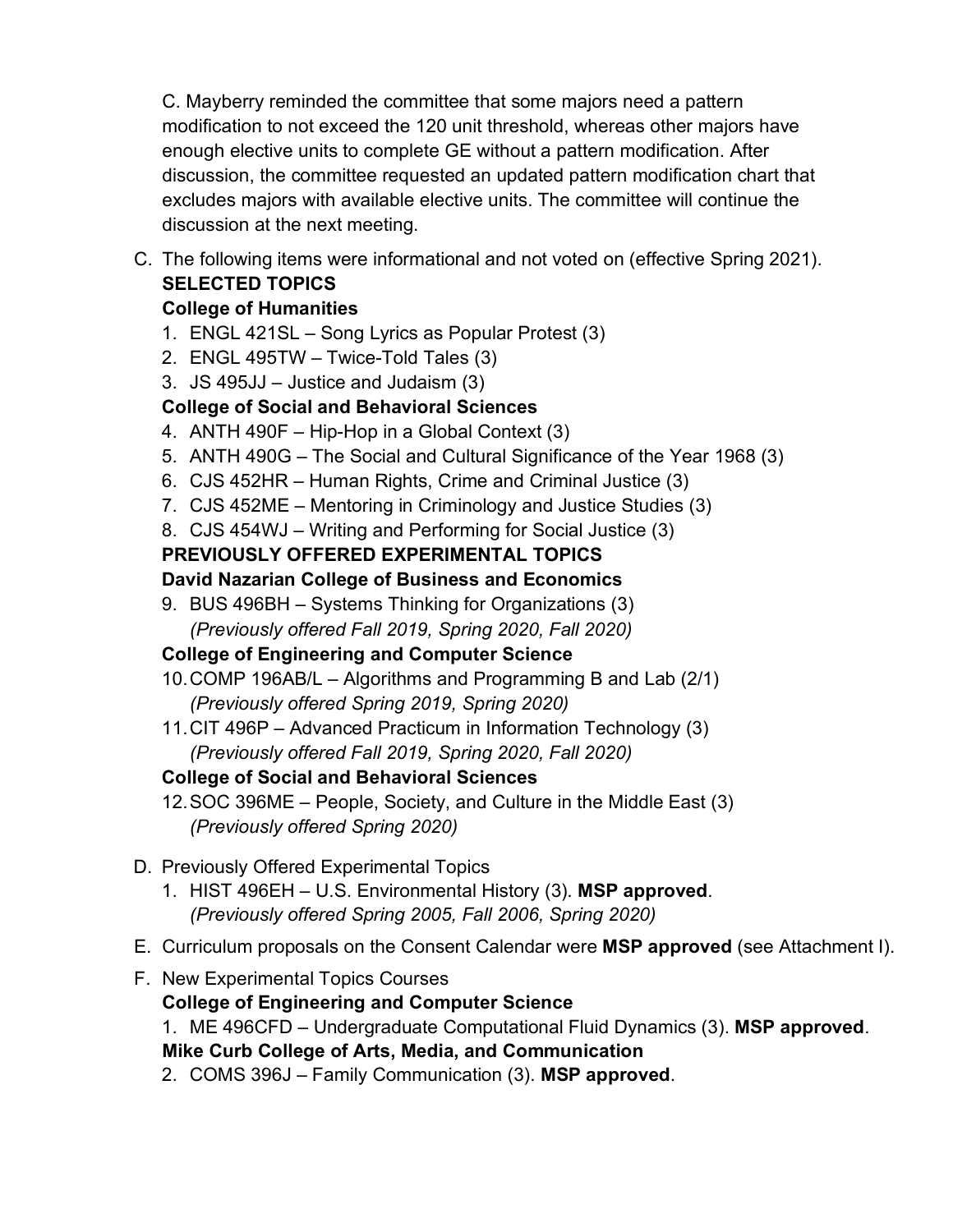G. General Education Proposals

#### **Mike Curb College of Arts, Media, and Communication** *Communication Studies*

## *New Course*

1. COMS 312 – Health Communication (3). **Tabled** for addition of WI matrix.

## **College of Social and Behavioral Sciences**

#### *History*

#### *New Course*

2. HIST 389 – Disability in American History and Law (3). **Tabled** for addition of WI matrix.

## *Course Modification*

3. HIST 342 – The World Since 1945 (3). **MSP approved**.

#### **College of Health and Human Development**

## *Kinesiology*

#### *New Course*

4. KIN 309 – Science and Technology in Sports (3). **MSP approved**.

## *Program Modification*

5. Kinesiology, B.S. – All Options. **Tabled** for further discussion of WI pattern modifications.

## **College of Humanities**

## *Linguistics*

# *Course Modification*

6. LING 310 – Forensic Linguistics: Language and the Law (3). **MSP approved** (one no vote).

# **Office of Student Success**

#### *Course Modification*

- 7. UNIV 100 Freshman Seminar (3). **Tabled** for addition of IC matrix.
- H. D. Weingarten created a Curriculum Review Checklist and asked the committee for feedback. The intent is for college committees to ensure that proposals satisfy the checklist before sending curriculum to EPC. After brief discussion, it was **MSP**  to adopt the checklist. The [checklist](https://www.csun.edu/sites/default/files/epc_checklist.pdf) will be posted on the EPC website and sent to the associate deans to share with their college curriculum committees.
- I. E. Adams encouraged EPC members to read the CFA letter and Chancellor's Office memo regarding AB 1460. CFA and the CO disagree on what the law does and does not require. They are trying to negotiate in anticipation of the executive order that will get issued. The Board of Trustees may take some action at the meeting next week. She will try to keep EPC members informed of public documents. This change needs to be in place for Fall 2021 freshmen, otherwise the campus will not be able to graduate students in 2024-25 with a catalog that requires it.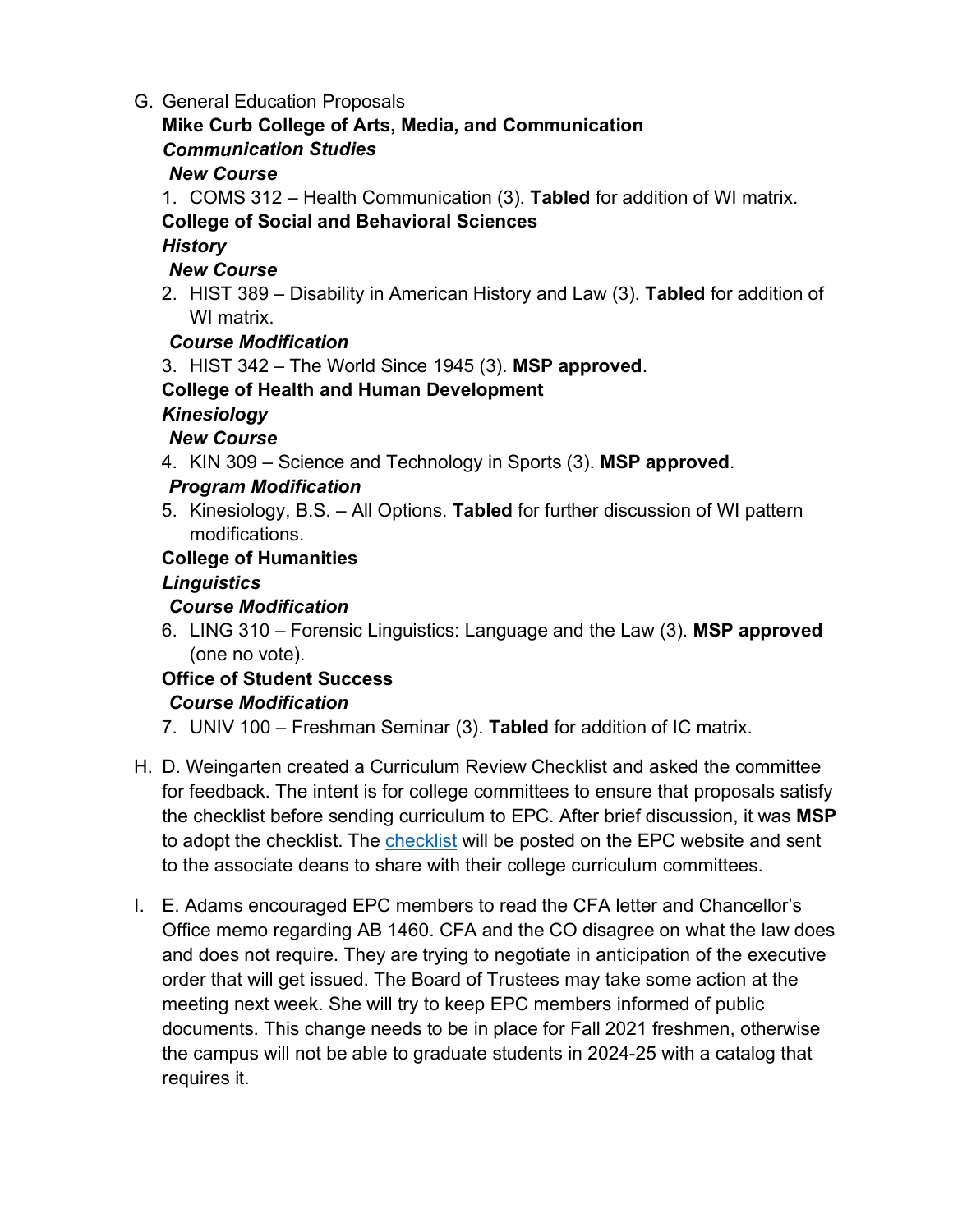J. E. Adams shared that she contacted some colleagues at other CSU campuses and they are not pursuing Interstate Passport. CSUs have good articulation agreements with both local community colleges and neighboring states, including their community colleges, colleges and universities. She said that Interstate Passport is overly complicated when our students really do not need it, especially because of assist.org. The committee will continue the discussion at the next meeting.

Meeting adjourned at 4:03 p.m.